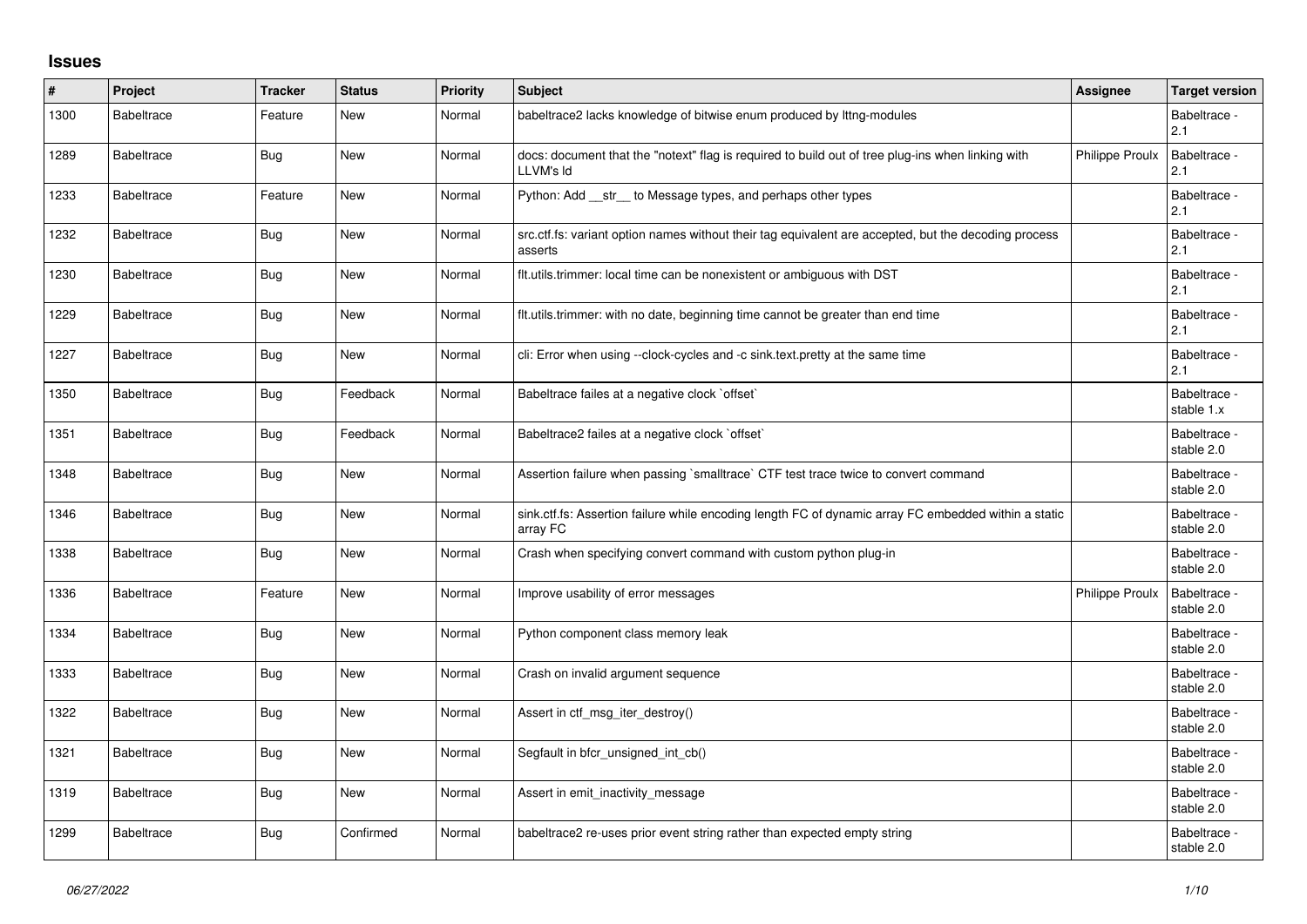| $\#$ | Project           | <b>Tracker</b> | <b>Status</b> | <b>Priority</b> | <b>Subject</b>                                                                                                                                           | Assignee        | <b>Target version</b>      |
|------|-------------------|----------------|---------------|-----------------|----------------------------------------------------------------------------------------------------------------------------------------------------------|-----------------|----------------------------|
| 1295 | <b>Babeltrace</b> | Bug            | New           | Normal          | Copy-pasto in bt_value_map_borrow_entry_value doc                                                                                                        | Philippe Proulx | Babeltrace -<br>stable 2.0 |
| 1293 | <b>Babeltrace</b> | Bug            | New           | Normal          | Use after free in sink.ctf.fs finalize                                                                                                                   |                 | Babeltrace -<br>stable 2.0 |
| 1282 | <b>Babeltrace</b> | <b>Bug</b>     | New           | Normal          | `src.ctf.fs` accepts the same input twice                                                                                                                |                 | Babeltrace -<br>stable 2.0 |
| 1278 | <b>Babeltrace</b> | Bug            | Feedback      | Normal          | "Graph failed to complete successfully" error                                                                                                            |                 | Babeltrace -<br>stable 2.0 |
| 1277 | <b>Babeltrace</b> | Bug            | Confirmed     | Normal          | The `ctf` plugin does not support a negative TSDL clock class `offset` attribute                                                                         |                 | Babeltrace -<br>stable 2.0 |
| 1260 | <b>Babeltrace</b> | Bug            | New           | Normal          | Babeltrace 2 refuses a trace when a previous packet has an end time > begin of the next packet                                                           |                 | Babeltrace -<br>stable 2.0 |
| 1259 | <b>Babeltrace</b> | <b>Bug</b>     | New           | Normal          | improved to description/usecases for streams and packets.                                                                                                |                 | Babeltrace -<br>stable 2.0 |
| 1258 | <b>Babeltrace</b> | Bug            | New           | Normal          | Segmentation fault when running with --debug                                                                                                             |                 | Babeltrace -<br>stable 2.0 |
| 1254 | <b>Babeltrace</b> | <b>Bug</b>     | New           | Normal          | Trace with non-monotonic clocks make babeltrace2 abort                                                                                                   |                 | Babeltrace -<br>stable 2.0 |
| 1236 | <b>Babeltrace</b> | Bug            | New           | Normal          | SIGTRAP in glib found during fuzzing                                                                                                                     |                 | Babeltrace -<br>stable 2.0 |
| 1228 | Babeltrace        | <b>Bug</b>     | New           | Normal          | calling seek to beginning after seek to ns from origin                                                                                                   |                 | Babeltrace -<br>stable 2.0 |
| 1226 | <b>Babeltrace</b> | Feature        | New           | Normal          | Allow making graph execution more "event-based"                                                                                                          |                 | Babeltrace -<br>stable 2.0 |
| 1225 | <b>Babeltrace</b> | Bug            | On pause      | Normal          | src.ctf.lttng-live: `sessions` query error reporting                                                                                                     |                 | Babeltrace -<br>stable 2.0 |
| 1224 | Babeltrace        | Bug            | New           | Normal          | Crash while reading a live per-pid trace                                                                                                                 |                 | Babeltrace -<br>stable 2.0 |
| 1222 | <b>Babeltrace</b> | Bug            | New           | Normal          | src.ctf.lttng-live: reading two per-pid traces does not emit messages                                                                                    |                 | Babeltrace -<br>stable 2.0 |
| 1221 | <b>Babeltrace</b> | <b>Bug</b>     | New           | Normal          | Babeltrace 2 sometimes fail on live trace with lttng-clear feature                                                                                       |                 | Babeltrace -<br>stable 2.0 |
| 1220 | Babeltrace        | Bug            | New           | Normal          | filter.utils.trimmer component does not support streams without packets                                                                                  |                 |                            |
| 1168 | Babeltrace        | <b>Bug</b>     | Feedback      | Normal          | CTF for a user-plugged clock assumes that "offset" is unsigned, but a negative value can happen<br>and will result in unparsable metadata getting stored |                 |                            |
| 1164 | Babeltrace        | Feature        | New           | Normal          | Write a plugin to anonymize traces                                                                                                                       |                 |                            |
| 1144 | Babeltrace        | <b>Bug</b>     | New           | Normal          | Babeltrace 1.5.3 intermittent error on lttng-live hooking                                                                                                |                 |                            |
| 1138 | Babeltrace        | Bug            | New           | Normal          | Live session listing return malformed url                                                                                                                |                 |                            |
| 1121 | Babeltrace        | <b>Bug</b>     | New           | Normal          | Babeltrace 2.0-pre reports negative timestamp with ctf-writer traces                                                                                     |                 |                            |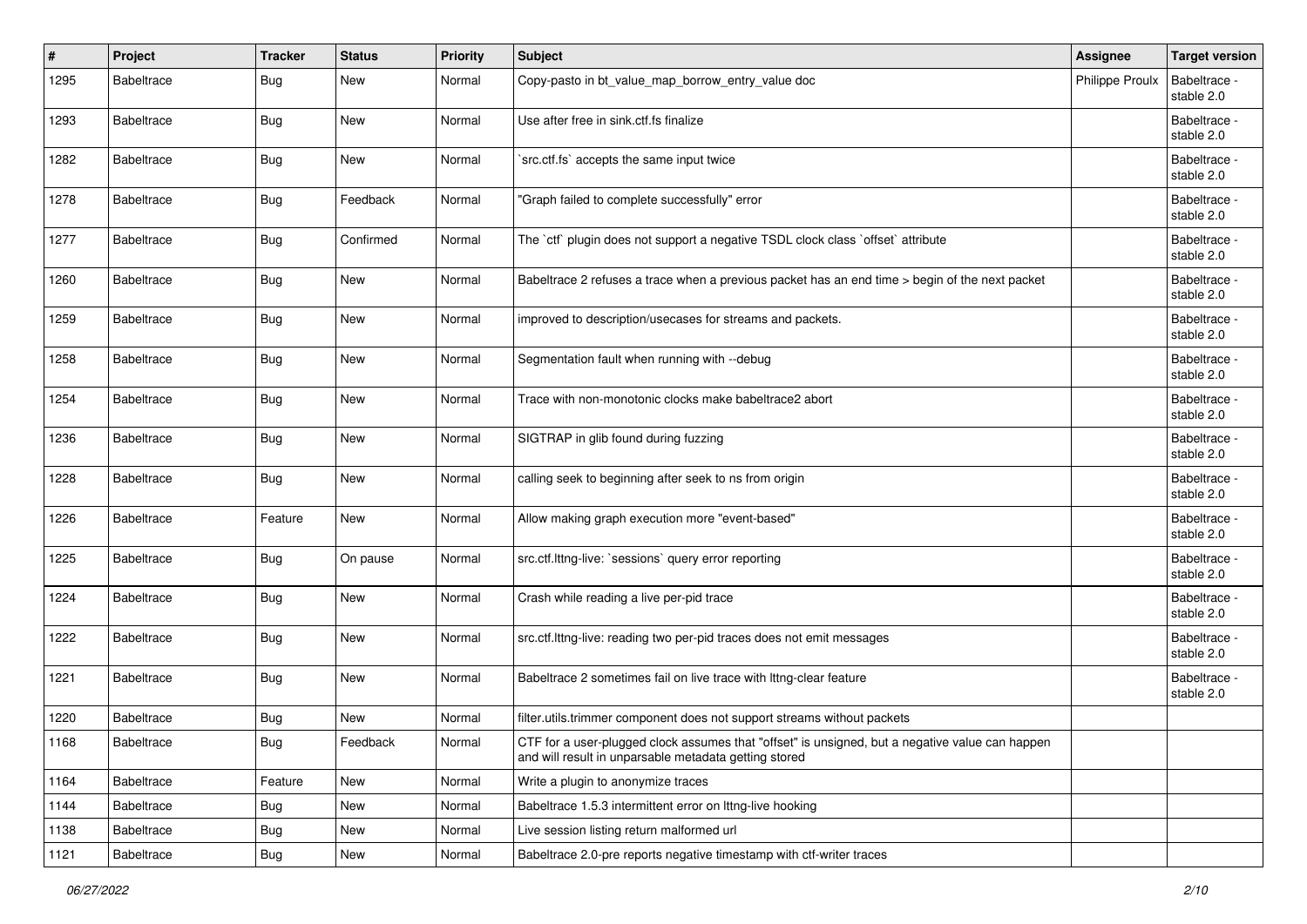| #    | Project                    | <b>Tracker</b> | <b>Status</b> | <b>Priority</b> | <b>Subject</b>                                                                                           | <b>Assignee</b>               | <b>Target version</b>      |
|------|----------------------------|----------------|---------------|-----------------|----------------------------------------------------------------------------------------------------------|-------------------------------|----------------------------|
| 1096 | <b>Babeltrace</b>          | Bug            | New           | Normal          | Babeltrace takes 100% CPU and 100% mem reading a malformed trace                                         |                               |                            |
| 1045 | <b>Babeltrace</b>          | Feature        | New           | Normal          | Wire up debug info on lttng_ust_cyg_profile event fields                                                 |                               |                            |
| 1234 | <b>Babeltrace</b>          | Bug            | Feedback      | Low             | src.text.dmesg: some kernel ring buffer lines can be wrongly sorted by time, leading to a muxer<br>error |                               | Babeltrace -<br>stable 2.0 |
| 1223 | <b>Babeltrace</b>          | <b>Bug</b>     | Feedback      | Low             | Check for cmp and diff in configure                                                                      |                               | Babeltrace -<br>stable 2.0 |
| 888  | <b>Common Trace Format</b> | Bug            | New           | Normal          | BE vs LE bitfield packing is not easy to understand + undefined behaviour for mixed BE/LE                |                               |                            |
| 265  | <b>Common Trace Format</b> | Bug            | New           | Normal          | Specify where exactly the event ID must be in the header                                                 |                               |                            |
| 262  | <b>Common Trace Format</b> | Bug            | New           | Normal          | Be clearer about fields of headers and contexts                                                          |                               |                            |
| 254  | <b>Common Trace Format</b> | Bug            | New           | Normal          | No specified charset for metadata packets payload                                                        |                               |                            |
| 968  | LTTng                      | Feature        | Feedback      | High            | Ittng-modules kernel and user callstack context                                                          | Mathieu<br>Desnoyers          | 2.9                        |
| 1177 | LTTng                      | Bug            | Confirmed     | Normal          | Document --pidfile of lttng-sessiond executable                                                          | Jonathan<br>Rajotte Julien    | 2.11                       |
| 1305 | LTTng                      | Bug            | New           | Normal          | Kernel test hang                                                                                         |                               | 2.12                       |
| 934  | LTTng                      | Bug            | Confirmed     | Normal          | Session in snapshot mode does not indicate a path when listed                                            |                               | 2.6                        |
| 1034 | LTTng                      | Bug            | Confirmed     | Normal          | KPROBE & KREPROBE support for saved/loaded sessions is not working                                       |                               | 2.9                        |
| 1023 | LTTng                      | Bug            | Confirmed     | Normal          | Error message on enabling event/all event for -j/-l/-p                                                   |                               | 2.9                        |
| 211  | LTTng                      | Feature        | New           | Normal          | Environment vars                                                                                         |                               | Wishlist                   |
| 1343 | LTTng                      | <b>Bug</b>     | New           | Normal          | Notifications tests hangs during OE/yocto.                                                               |                               |                            |
| 1315 | LTTng                      | Bug            | Feedback      | Normal          | Kernel panics after `pkill lttng`; root session daemon has active triggers                               | Francis<br><b>Deslauriers</b> |                            |
| 1298 | LTTng                      | <b>Bug</b>     | On pause      | Normal          | LTTng build reprudibility for OE-core (yocto)                                                            |                               |                            |
| 1269 | LTTng                      | Feature        | New           | Normal          | Document clearly the versioning scheme of lttng-projects.                                                | Jérémie<br>Galarneau          |                            |
| 1268 | LTTng                      | Feature        | New           | Normal          | Adopting a Vulnerability Disclosure Policy for our projects                                              | Jérémie<br>Galarneau          |                            |
| 1209 | LTTng                      | <b>Bug</b>     | <b>New</b>    | Normal          | Tracking a PID after start of session result in error on lttng-sessiond                                  |                               |                            |
| 1208 | LTTng                      | Bug            | Feedback      | Normal          | 2.11 relayd in live mode attach window changed                                                           |                               |                            |
| 1207 | LTTng                      | Bug            | Confirmed     | Normal          | Tools 2.11 fails on destroy for lttng-modules 2.9                                                        |                               |                            |
| 1195 | LTTng                      | Bug            | Feedback      | Normal          | Userspace tracing issue                                                                                  |                               |                            |
| 1192 | LTTng                      | Bug            | New           | Normal          | Web documentation improvement: describe use of CREATE_TRACE_POINTS for lttng-ust<br>instrumentation      |                               |                            |
| 1146 | LTTng                      | Bug            | New           | Normal          | LD_PRELOAD applications using lttng-ust-pthread                                                          |                               |                            |
| 1073 | LTTng                      | <b>Bug</b>     | New           | Normal          | Filtering test cases failing                                                                             |                               |                            |
| 1038 | LTTng                      | Bug            | New           | Normal          | Enabling all events for the JUL domain, while having disabled events                                     |                               |                            |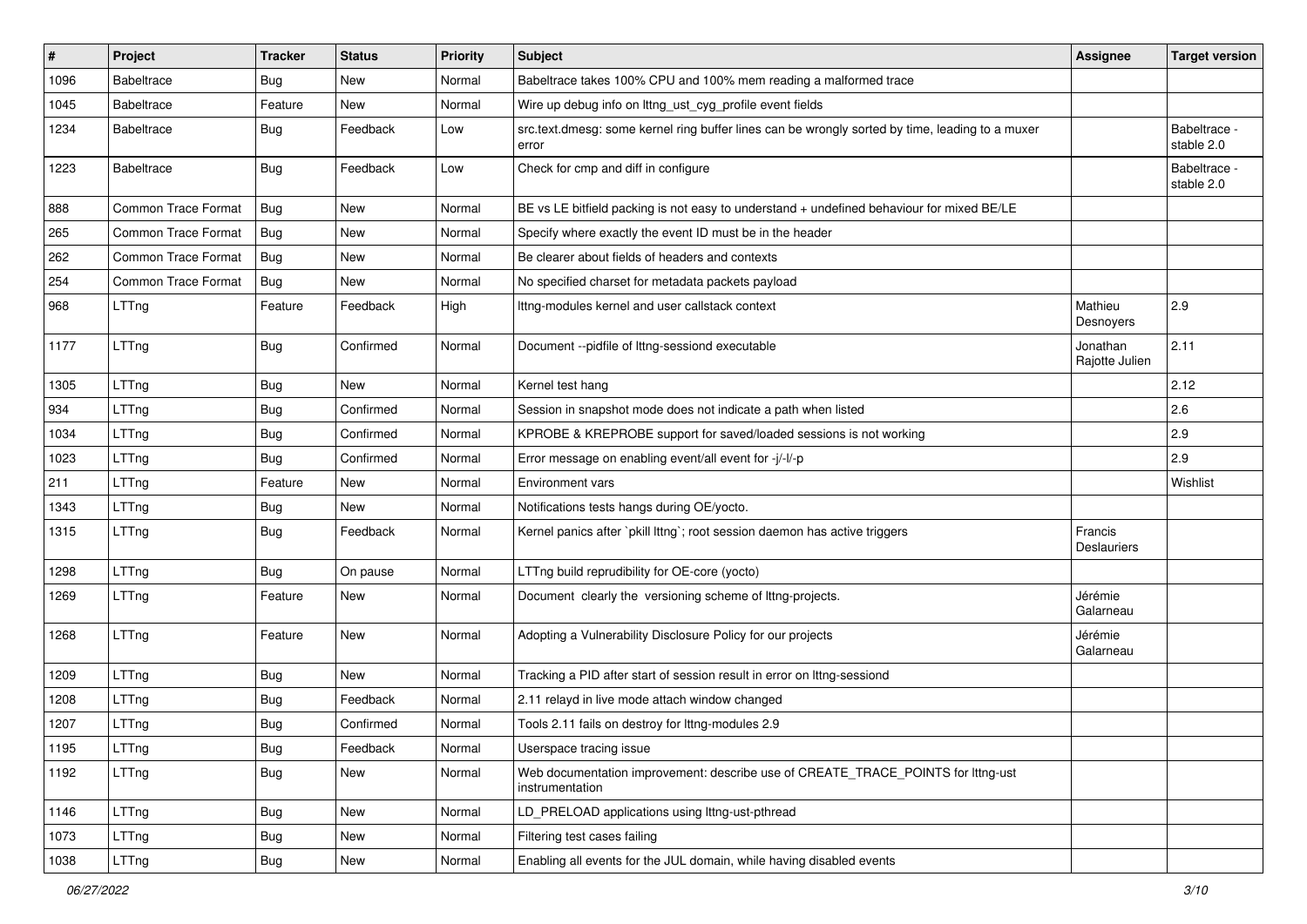| $\sharp$ | Project       | <b>Tracker</b> | <b>Status</b> | <b>Priority</b> | Subject                                                                                                            | <b>Assignee</b>               | <b>Target version</b> |
|----------|---------------|----------------|---------------|-----------------|--------------------------------------------------------------------------------------------------------------------|-------------------------------|-----------------------|
| 1030     | LTTng         | Bug            | Confirmed     | Normal          | Ci: unit test are not running for stable v2.8 and greater                                                          |                               |                       |
| 989      | LTTng         | Bug            | Feedback      | Normal          | Error code correction for list_lttng_ust_global_events() and list_lttng_kernel_events()                            |                               |                       |
| 981      | LTTng         | Feature        | New           | Normal          | Handle the flush of the last subbuffer                                                                             |                               |                       |
| 969      | LTTng         | Bug            | New           | Normal          | It is not possible to only enable/disable events with "*' in their names                                           |                               |                       |
| 967      | LTTng         | Bug            | New           | Normal          | It is possible to enable two events having two different types but sharing the same name                           |                               |                       |
| 946      | LTTng         | <b>Bug</b>     | New           | Normal          | LTTng trace splice size could be opitimized                                                                        |                               |                       |
| 945      | LTTng         | Bug            | Feedback      | Normal          | Running cyclictest with Ittng                                                                                      |                               |                       |
| 937      | LTTng         | Bug            | New           | Normal          | Babeltrace failure in live mode                                                                                    |                               |                       |
| 1347     | LTTng         | Feature        | New           | Low             | Codename for 2.14                                                                                                  |                               | 2.14                  |
| 990      | LTTng         | Feature        | Confirmed     | Low             | Additional make check targets                                                                                      | Jonathan<br>Rajotte Julien    | 2.9                   |
| 1060     | LTTng         | Bug            | Confirmed     | Low             | Document the extra reading subbuffer always allocated                                                              |                               | Wishlist              |
| 1288     | LTTng         | Feature        | New           | Low             | Combine all per-cpu shm areas for a channel into a single file                                                     |                               |                       |
| 964      | LTTng-modules | Feature        | New           | High            | Implement support for persistent memory buffers                                                                    | Mathieu<br>Desnoyers          | Wishlist              |
| 963      | LTTng-modules | Feature        | New           | High            | Implement user-space stack dump context                                                                            | Mathieu<br>Desnoyers          | Wishlist              |
| 938      | LTTng-modules | <b>Bug</b>     | Confirmed     | Normal          | Enabling two events with same name but not the same event type cause no warning and does not<br>behave as expected |                               | 2.10                  |
| 1067     | LTTng-modules | Feature        | New           | Normal          | Update writeback instrumentation for newer kernels                                                                 |                               | Wishlist              |
| 950      | LTTng-modules | Feature        | New           | Normal          | Exclude specific kernel events when enabling all of them                                                           | Francis<br><b>Deslauriers</b> | Wishlist              |
| 1345     | LTTng-modules | <b>Bug</b>     | New           | Normal          | NULL pointer dereference when adding perf:cpu:cache-misses context                                                 |                               |                       |
| 1261     | LTTng-modules | Bug            | New           | Normal          | Missing filename field on first openat() syscall                                                                   |                               |                       |
| 1175     | LTTng-modules | Feature        | New           | Normal          | Resolving the name of memory barrier system call                                                                   |                               |                       |
| 1157     | LTTng-modules | Bug            | New           | Normal          | Re-enable LTTng lock_* tracepoints                                                                                 |                               |                       |
| 1061     | LTTng-modules | Feature        | New           | Normal          | New btrfs events should be added to lttng-modules instrumentation                                                  |                               |                       |
| 1039     | LTTng-modules | Feature        | New           | Normal          | Generate an event when Perf takes a sample                                                                         |                               |                       |
| 975      | LTTng-modules | <b>Bug</b>     | Confirmed     | Normal          | execve compat syscall exit syscall value issue                                                                     | Mathieu<br>Desnoyers          |                       |
| 782      | LTTng-modules | Feature        | New           | Normal          | Syscalls extractor improvements                                                                                    | Jonathan<br>Rajotte Julien    |                       |
| 743      | LTTng-modules | Feature        | New           | Normal          | Enable channel *after* tracing has started                                                                         |                               |                       |
| 601      | LTTng-modules | Feature        | New           | Normal          | Add session to metadata environment                                                                                |                               |                       |
| 584      | LTTng-modules | Feature        | New           | Normal          | Confusing error message when trying to enable a non existant tracepoint                                            |                               |                       |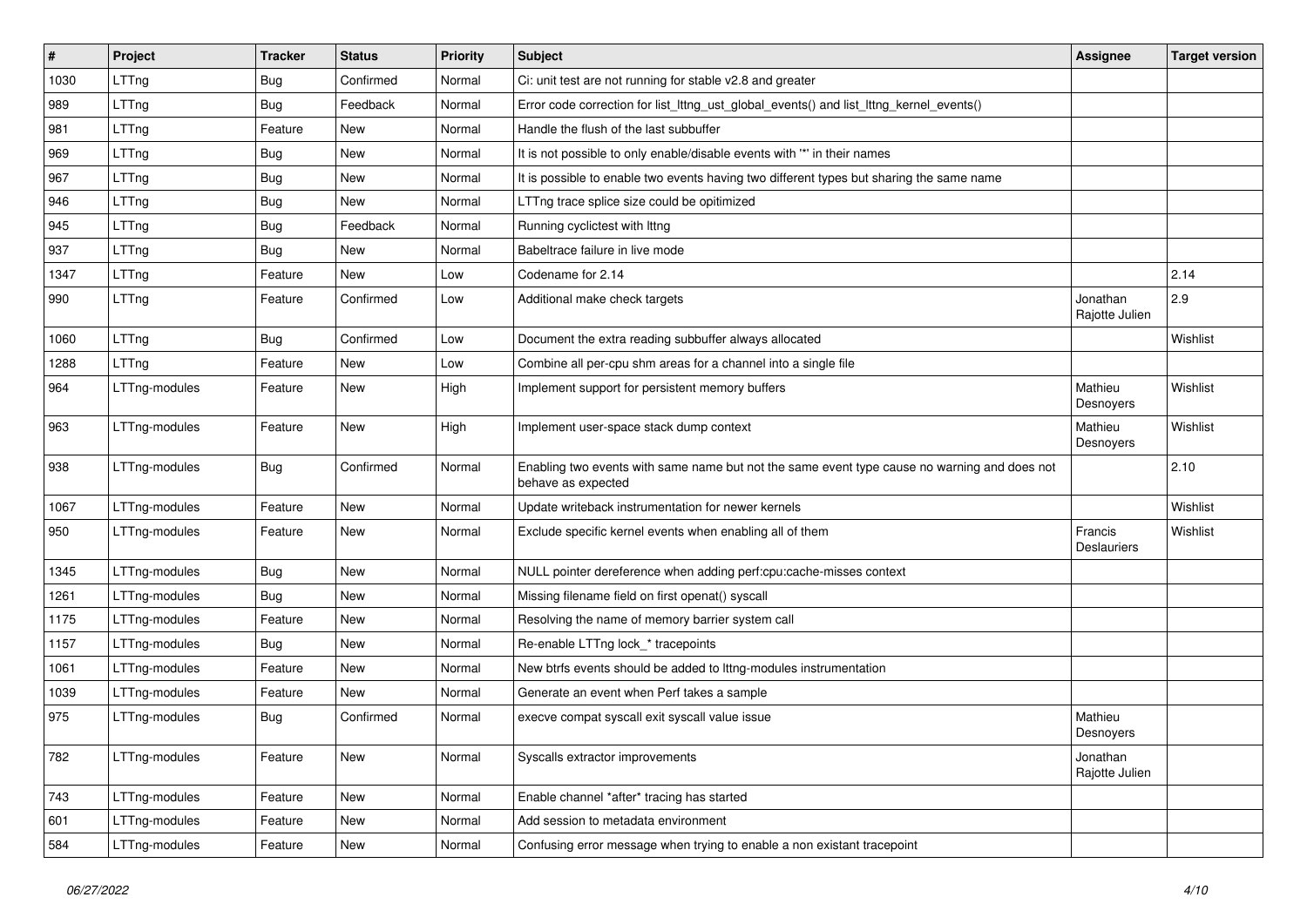| #    | Project       | <b>Tracker</b> | <b>Status</b> | <b>Priority</b> | Subject                                                                                                                                                          | Assignee                      | <b>Target version</b> |
|------|---------------|----------------|---------------|-----------------|------------------------------------------------------------------------------------------------------------------------------------------------------------------|-------------------------------|-----------------------|
| 439  | LTTng-modules | Feature        | New           | Normal          | LTTng kernel tracepoint documentation                                                                                                                            |                               |                       |
| 396  | LTTng-modules | Feature        | New           | Normal          | Enable channel after start session                                                                                                                               |                               |                       |
| 347  | LTTng-modules | Feature        | New           | Normal          | dump process hostname                                                                                                                                            |                               |                       |
| 962  | LTTng-modules | Feature        | New           | Low             | add x86 exceptions.h and irq_vectors.h instrumentation (and mpx.h)                                                                                               | Mathieu<br>Desnoyers          | Wishlist              |
| 1265 | LTTng-modules | Feature        | New           | Low             | Turn lttng-probes.c probe_list into a hash table                                                                                                                 |                               |                       |
| 1264 | LTTng-modules | Feature        | New           | Low             | NOHZ support for lib ring buffer                                                                                                                                 |                               |                       |
| 1263 | LTTng-modules | Feature        | New           | Low             | Re-integrate sample modules from libringbuffer into lttng-modules                                                                                                |                               |                       |
| 999  | LTTng-modules | Feature        | New           | Low             | Support mmap for metadata channel                                                                                                                                |                               |                       |
| 336  | LTTng-modules | Feature        | New           | Low             | Support splice() for partial pages                                                                                                                               |                               |                       |
| 1114 | LTTng-tools   | <b>Bug</b>     | New           | Normal          | Possible invalid discarded events count                                                                                                                          |                               | 2.10                  |
| 1105 | LTTng-tools   | Bug            | New           | Normal          | The trigger API should warn the client when an unsupported condition is being used                                                                               |                               | 2.10                  |
| 1102 | LTTng-tools   | Bug            | In Progress   | Normal          | Trigger conditions are not evaluated on subscription                                                                                                             |                               | 2.10                  |
| 1092 | LTTng-tools   | Bug            | New           | Normal          | Channel switch timers don't seem to be honored                                                                                                                   |                               | 2.10                  |
| 1180 | LTTng-tools   | Feature        | New           | Normal          | SDT tracing does not work when the probes are compiled with semaphores                                                                                           | Francis<br><b>Deslauriers</b> | 2.11                  |
| 1158 | LTTng-tools   | Bug            | New           | Normal          | Ittng-create(1) man page: it is not documented that --shm-path only applies to the user space<br>domain                                                          | Philippe Proulx               | 2.11                  |
| 1137 | LTTng-tools   | Feature        | Confirmed     | Normal          | Version handshake for lttng-consumerd and lttng-sessiond                                                                                                         |                               | 2.11                  |
| 1133 | LTTng-tools   | Feature        | New           | Normal          | Metadata regeneration does not have to be "destructive"                                                                                                          |                               | 2.11                  |
| 749  | LTTng-tools   | Feature        | Confirmed     | Normal          | Ittng list <session> should list the contexts added to each channel</session>                                                                                    |                               | 2.11                  |
| 1318 | LTTng-tools   | Bug            | New           | Normal          | lttng-tools configured with --with-consumerd32-libdir --with-consumerd32-bin does not start a 32bit<br>consumerd on launch                                       |                               | 2.12                  |
| 1219 | LTTng-tools   | Bug            | New           | Normal          | regression/tools/clear intermitent failure on powerpc                                                                                                            | Jérémie<br>Galarneau          | 2.12                  |
| 1128 | LTTng-tools   | <b>Bug</b>     | Confirmed     | Normal          | Contexts can be added multiple times to a kernel channel                                                                                                         |                               | 2.14                  |
| 833  | LTTng-tools   | Bug            | Confirmed     | Normal          | memcpy of non-packed struct into packed struct (possible layout mismatch)                                                                                        | Jonathan<br>Rajotte Julien    | 2.14                  |
| 1182 | LTTng-tools   | Bug            | New           | Normal          | relayd mishandles channels configured with tracefile-count == 0 and tracefile-size != 0                                                                          |                               | 2.9                   |
| 1068 | LTTng-tools   | Bug            | New           | Normal          | Ittng-ctl: Ittng load session attr get override ctrl url() returns NULL when the destination override<br>is set using lttng_load_session_attr_set_override_url() |                               | 2.9                   |
| 1033 | LTTng-tools   | Bug            | New           | Normal          | Ittng load does not preserve event or channel ordering                                                                                                           |                               | 2.9                   |
| 1026 | LTTng-tools   | <b>Bug</b>     | New           | Normal          | Ittng create should recover from a bad output option more gracefully                                                                                             |                               | 2.9                   |
| 1025 | LTTng-tools   | <b>Bug</b>     | New           | Normal          | Ittng load [--all] issues misleading message when there are no sessions to load                                                                                  |                               | 2.9                   |
| 1024 | LTTng-tools   | Bug            | New           | Normal          | Ittng save [--all] issues misleading message when there are no sessions to save                                                                                  |                               | 2.9                   |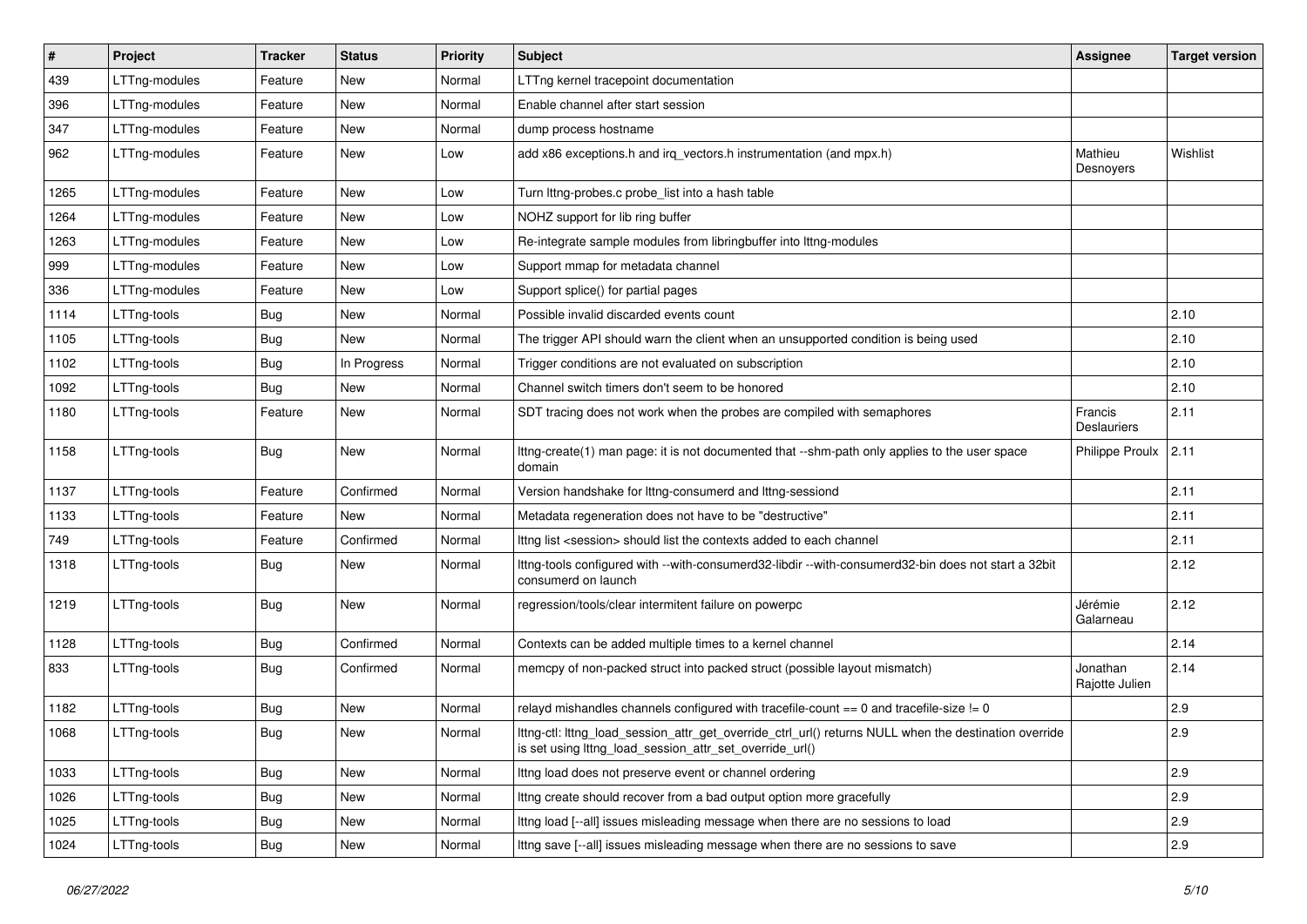| $\#$ | Project     | <b>Tracker</b> | <b>Status</b> | Priority | Subject                                                                                                                    | <b>Assignee</b>            | <b>Target version</b> |
|------|-------------|----------------|---------------|----------|----------------------------------------------------------------------------------------------------------------------------|----------------------------|-----------------------|
| 994  | LTTng-tools | <b>Bug</b>     | Confirmed     | Normal   | Configured metadata data channel not listed for UST domain                                                                 | Jérémie<br>Galarneau       | 2.9                   |
| 987  | LTTng-tools | Bug            | Confirmed     | Normal   | Incomplete string comparison pattern                                                                                       | Jérémie<br>Galarneau       | 2.9                   |
| 985  | LTTng-tools | Feature        | Confirmed     | Normal   | Print *real* total size of buffers on channel listing                                                                      | Jonathan<br>Rajotte Julien | 2.9                   |
| 961  | LTTng-tools | Feature        | New           | Normal   | Add additional criteria to disable-event                                                                                   |                            | 2.9                   |
| 932  | LTTng-tools | Feature        | Confirmed     | Normal   | LTTng client error code semantics are ill-defined                                                                          | Jérémie<br>Galarneau       | 2.9                   |
| 930  | LTTng-tools | <b>Bug</b>     | <b>New</b>    | Normal   | "Non-default channel exists within session" when enabling UST/kernel and agent events                                      |                            | 2.9                   |
| 928  | LTTng-tools | <b>Bug</b>     | New           | Normal   | It is possible to specify multiple positional arguments in enable-event command with no effect                             |                            | 2.9                   |
| 922  | LTTng-tools | Feature        | Feedback      | Normal   | Expose cpu_id as a context field in lttng-tools (add-context)                                                              |                            | 2.9                   |
| 919  | LTTng-tools | <b>Bug</b>     | Confirmed     | Normal   | "Ittng track" list pid in order when listing with ust. Kernel is alright. look for sorting and output                      |                            | 2.9                   |
| 901  | LTTng-tools | <b>Bug</b>     | Confirmed     | Normal   | Some liblttng-ctl don't return LTTNG_OK on success                                                                         | Jérémie<br>Galarneau       | 2.9                   |
| 897  | LTTng-tools | Bug            | Confirmed     | Normal   | Some commands are not gracefully handling the absence of a session daemon                                                  | Jonathan<br>Rajotte Julien | 2.9                   |
| 1127 | LTTng-tools | Feature        | Confirmed     | Normal   | regression/tool/filtering use local gen-ust-event instead of tests/utils                                                   |                            | Refactoring           |
| 1126 | LTTng-tools | Feature        | Feedback      | Normal   | Analyse and refactor interaction based on pipe and converge toward a solution that will result in a<br>convergence in code |                            | Refactoring           |
| 986  | LTTng-tools | Feature        | <b>New</b>    | Normal   | Warn when unreasonably short timer values are used                                                                         | Jérémie<br>Galarneau       | Wishlist              |
| 984  | LTTng-tools | Feature        | New           | Normal   | Session path in LTTng profiles should not contain date and time                                                            |                            | Wishlist              |
| 960  | LTTng-tools | Feature        | New           | Normal   | Add a -m /--matching argument to enable-event                                                                              |                            | Wishlist              |
| 911  | LTTng-tools | <b>Bug</b>     | Confirmed     | Normal   | Ittng save and MI should both point to their XSDs                                                                          |                            | Wishlist              |
| 894  | LTTng-tools | Feature        | Confirmed     | Normal   | Cannot enable channel for JUL (-j) or Log4j (-l) domains                                                                   |                            | Wishlist              |
| 883  | LTTng-tools | Feature        | New           | Normal   | consumerd: Automatic reconnect to relayd                                                                                   |                            | Wishlist              |
| 797  | LTTng-tools | Bug            | Feedback      | Normal   | Add more test for epoll in configure                                                                                       |                            | Wishlist              |
| 766  | LTTng-tools | Feature        | New           | Normal   | Trace file rotation to consider older sessions in same tree                                                                |                            | Wishlist              |
| 632  | LTTng-tools | Feature        | Confirmed     | Normal   | Several commands could benefit from an "all" option                                                                        |                            | Wishlist              |
| 599  | LTTng-tools | Feature        | Confirmed     | Normal   | second snapshot not to gather data from the previous snapshot (no repeated events)                                         |                            | Wishlist              |
| 573  | LTTng-tools | Feature        | Confirmed     | Normal   | Destroy an internal domain session on command error if created in that code flow                                           |                            | Wishlist              |
| 566  | LTTng-tools | Feature        | Confirmed     | Normal   | User-space data buffering schemes and the lttng user interface                                                             |                            | Wishlist              |
| 558  | LTTng-tools | Feature        | Confirmed     | Normal   | Apply fd accounting technique from sessiond to consumerd                                                                   |                            | Wishlist              |
| 555  | LTTng-tools | Feature        | Confirmed     | Normal   | add-context --help lists perf fields even when the machine has no generic registers at all                                 |                            | Wishlist              |
| 531  | LTTng-tools | j Bug          | New           | Normal   | Event name scoping seems ill-defined                                                                                       |                            | Wishlist              |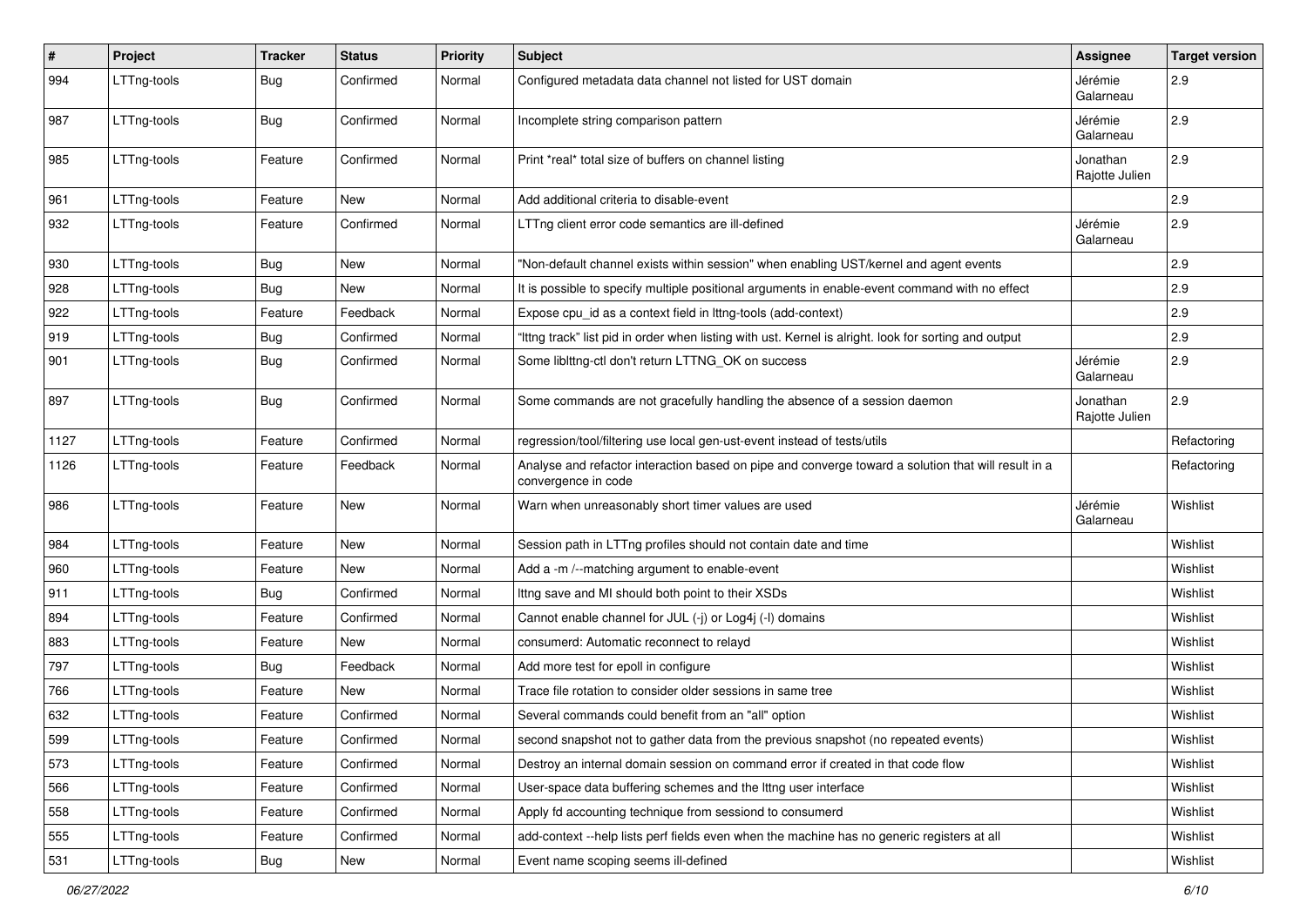| $\vert$ # | Project     | <b>Tracker</b> | <b>Status</b> | Priority | <b>Subject</b>                                                                                                    | <b>Assignee</b>      | <b>Target version</b> |
|-----------|-------------|----------------|---------------|----------|-------------------------------------------------------------------------------------------------------------------|----------------------|-----------------------|
| 445       | LTTng-tools | Feature        | Confirmed     | Normal   | Ittng enable-event and event redefinition: user feedback can be misleading                                        |                      | Wishlist              |
| 286       | LTTng-tools | Feature        | Confirmed     | Normal   | Add a -- logfile option (or log through Syslog)                                                                   |                      | Wishlist              |
| 193       | LTTng-tools | Feature        | Feedback      | Normal   | Find a more intelligent heuristics for the FD reservation                                                         |                      | Wishlist              |
| 137       | LTTng-tools | Feature        | Confirmed     | Normal   | No more tracing possible after consumerD dies (via kill command)                                                  |                      | Wishlist              |
| 106       | LTTng-tools | Feature        | Confirmed     | Normal   | Missing context information in list command                                                                       |                      | Wishlist              |
| 35        | LTTng-tools | Feature        | Confirmed     | Normal   | Remote administration                                                                                             |                      | Wishlist              |
| 1354      | LTTng-tools | Bug            | New           | Normal   | Cannot Modprobe unload lttng-clock-plugin-test in test case test_clock_override                                   | Jérémie<br>Galarneau |                       |
| 1352      | LTTng-tools | <b>Bug</b>     | Feedback      | Normal   | LTTng consumer daemon crashed with error: "Attempt to send invalid file descriptor to master (fd =<br>$-1)$ "     |                      |                       |
| 1341      | LTTng-tools | Feature        | New           | Normal   | Introduce "--shm-path-ust" to clarify use vs documentation                                                        |                      |                       |
| 1340      | LTTng-tools | <b>Bug</b>     | New           | Normal   | Document behavior of per-uid UST buffers with respect to asynchronously killed traced applications                | Philippe Proulx      |                       |
| 1331      | LTTng-tools | <b>Bug</b>     | Feedback      | Normal   | test_unix_socket fails for 64 bit arches on alpine linux but passes on 32bit arches                               |                      |                       |
| 1329      | LTTng-tools | <b>Bug</b>     | New           | Normal   | Assert in lttng-consumerd: consumer.c:lttng_consumer_rotate_channel()                                             |                      |                       |
| 1324      | LTTng-tools | <b>Bug</b>     | New           | Normal   | Ittng_enable_event() and Ittng_enable_event_with_filter() cannot always enable a "listed" recording<br>event rule | Jérémie<br>Galarneau |                       |
| 1302      | LTTng-tools | <b>Bug</b>     | New           | Normal   | Bad handling of invalid saved session files                                                                       |                      |                       |
| 1271      | LTTng-tools | <b>Bug</b>     | New           | Normal   | testsuite should use bt2 python imports                                                                           |                      |                       |
| 1270      | LTTng-tools | <b>Bug</b>     | In Progress   | Normal   | testsuite should use babeltrace2 binary if found                                                                  |                      |                       |
| 1248      | LTTng-tools | <b>Bug</b>     | New           | Normal   | filter-parser.y creates creates wrong ast for `hello[1][2]`                                                       |                      |                       |
| 1246      | LTTng-tools | <b>Bug</b>     | <b>New</b>    | Normal   | --filter expression parser accepts foo[bar]                                                                       |                      |                       |
| 1243      | LTTng-tools | <b>Bug</b>     | New           | Normal   | Ittng 2.11 / 2.12 fails to destroy sessions.                                                                      |                      |                       |
| 1215      | LTTng-tools | <b>Bug</b>     | Feedback      | Normal   | Failed to start lttng-sessiond process                                                                            |                      |                       |
| 1206      | LTTng-tools | <b>Bug</b>     | New           | Normal   | live per-pid channel with short lived app becomes unusable                                                        |                      |                       |
| 1184      | LTTng-tools | <b>Bug</b>     | New           | Normal   | can't report find any system calls with lttng list --kernel --syscall                                             |                      |                       |
| 1181      | LTTng-tools | <b>Bug</b>     | New           | Normal   | Deadlock in session daemon and consumer for short lived apps in live per-pid                                      |                      |                       |
| 1163      | LTTng-tools | Feature        | New           | Normal   | Create an Ittng-collectd skeleton for VM tracking feature                                                         | Michael<br>Jeanson   |                       |
| 1147      | LTTng-tools | <b>Bug</b>     | <b>New</b>    | Normal   | Compiling LTTng tools against 2.6.37 for ARM throws some errors in select_poll_epoll.c                            |                      |                       |
| 1135      | LTTng-tools | <b>Bug</b>     | Feedback      | Normal   | Contexts are applied to all channels without domain consideration                                                 |                      |                       |
| 1117      | LTTng-tools | <b>Bug</b>     | New           | Normal   | Ittng-relayd should use specific major.minor versions for relay-consumer and relay-viewer protocols               |                      |                       |
| 1116      | LTTng-tools | <b>Bug</b>     | New           | Normal   | MI XSD minor version should have been bumped once or twice (?) between tools 2.8 and 2.10                         |                      |                       |
| 1115      | LTTng-tools | <b>Bug</b>     | New           | Normal   | LTTng sessiond should accept different agent minor version number                                                 |                      |                       |
| 1083      | LTTng-tools | Feature        | New           | Normal   | Ittng-load and save are somewhat schizophrenic                                                                    |                      |                       |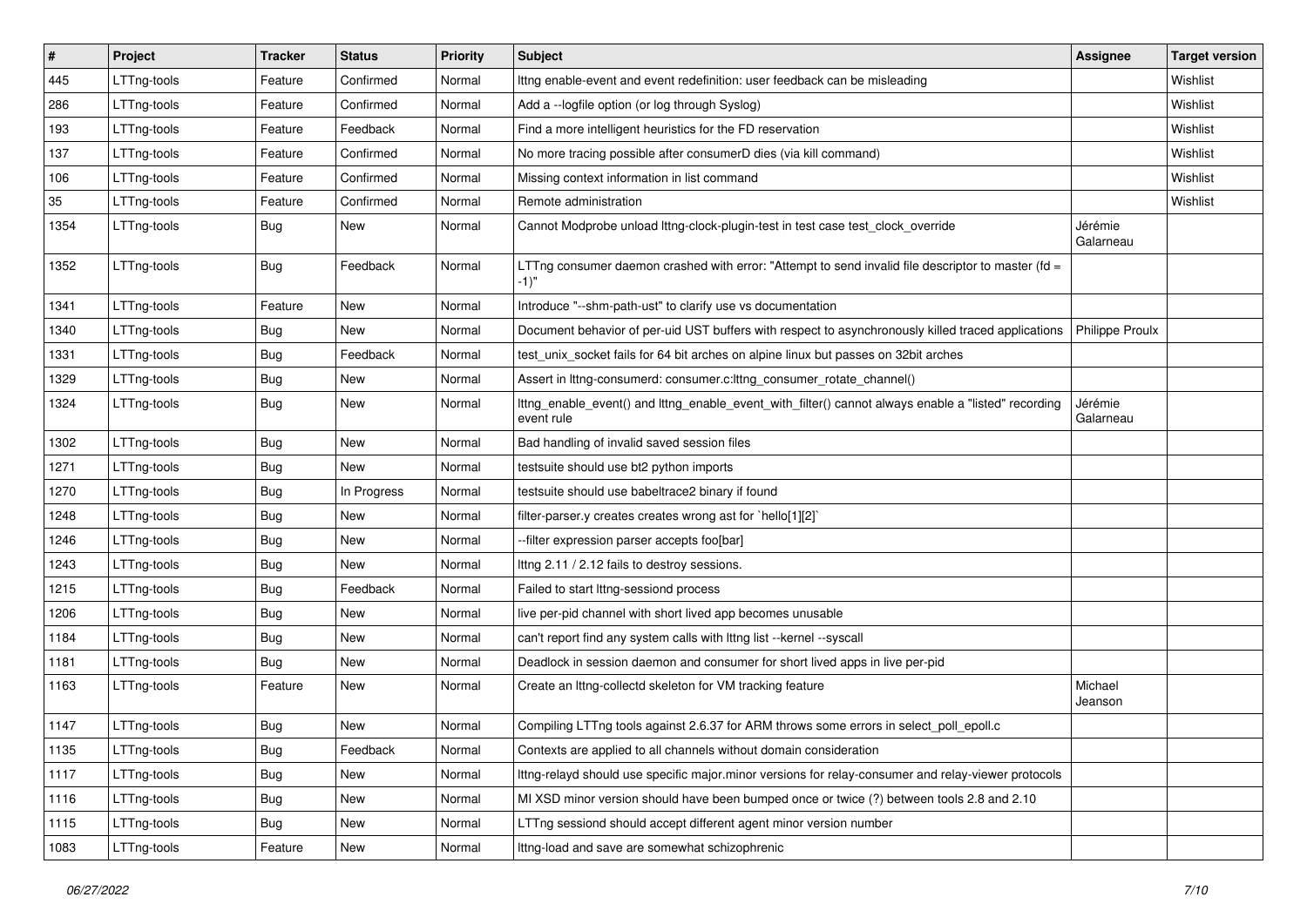| #    | Project     | <b>Tracker</b> | <b>Status</b> | <b>Priority</b> | <b>Subject</b>                                                                                                                             | Assignee                   | <b>Target version</b> |
|------|-------------|----------------|---------------|-----------------|--------------------------------------------------------------------------------------------------------------------------------------------|----------------------------|-----------------------|
| 1059 | LTTng-tools | Bug            | Confirmed     | Normal          | The save and load commands do not use the same default home directory                                                                      |                            |                       |
| 1057 | LTTng-tools | Feature        | New           | Normal          | List only contexts that apply to a domain                                                                                                  |                            |                       |
| 1017 | LTTng-tools | <b>Bug</b>     | Feedback      | Normal          | consumerd memory leak                                                                                                                      |                            |                       |
| 1016 | LTTng-tools | <b>Bug</b>     | Confirmed     | Normal          | Kernel syscalls test on ARM64(D02) fail on syscall "open" validation                                                                       | Jonathan<br>Rajotte Julien |                       |
| 993  | LTTng-tools | <b>Bug</b>     | Feedback      | Normal          | Re-enabling disabled events create new tracepoint events                                                                                   |                            |                       |
| 1159 | LTTng-tools | <b>Bug</b>     | Feedback      | Low             | Missing documentation: before Linux 4.17, suspending the system while tracing is active can result<br>in incorrect event record timestamps | Philippe Proulx            | 2.11                  |
| 752  | LTTng-tools | <b>Bug</b>     | In Progress   | Low             | Output paths need better handling than truncation                                                                                          | Philippe Proulx            | 2.9                   |
| 1124 | LTTng-tools | Bug            | Feedback      | Low             | Ittng-sessiond saves empty domain stubs                                                                                                    |                            | Refactoring           |
| 1066 | LTTng-tools | Feature        | New           | Low             | Add option for lttng-destroy to delete the trace folder                                                                                    |                            | Wishlist              |
| 822  | LTTng-tools | <b>Bug</b>     | Confirmed     | Low             | bash-completion sometimes completes too much                                                                                               | Simon Marchi               | Wishlist              |
| 821  | LTTng-tools | Feature        | <b>New</b>    | Low             | trace session name in the metadata                                                                                                         |                            | Wishlist              |
| 750  | LTTng-tools | Feature        | Confirmed     | Low             | Ittng add-context --channel should accept a list of channels                                                                               |                            | Wishlist              |
| 720  | LTTng-tools | Bug            | Confirmed     | Low             | Disambiguating fully qualified event names, timestamp-sensitive metadata                                                                   |                            | Wishlist              |
| 653  | LTTng-tools | <b>Bug</b>     | Confirmed     | Low             | LTTng memory allocation failure goes unreported                                                                                            |                            | Wishlist              |
| 592  | LTTng-tools | Bug            | Confirmed     | Low             | Potential trace process subdirectory name collision with PID namespaces                                                                    |                            | Wishlist              |
| 561  | LTTng-tools | <b>Bug</b>     | Confirmed     | Low             | Under certain conditions, a user-space trace may overwrite itself                                                                          |                            | Wishlist              |
| 409  | LTTng-tools | <b>Bug</b>     | Confirmed     | Low             | Detection of pipe close with POLLHUP poll(3) event                                                                                         |                            | Wishlist              |
| 270  | LTTng-tools | Feature        | Confirmed     | Low             | Be able to choose session by number in Ittng list command                                                                                  |                            | Wishlist              |
| 77   | LTTng-tools | Feature        | Confirmed     | Low             | Create developper documentation for the LTTng "control" API                                                                                |                            | Wishlist              |
| 15   | LTTng-tools | Feature        | Confirmed     | Low             | LTTng simple trace                                                                                                                         |                            | Wishlist              |
| 1349 | LTTng-tools | Feature        | New           | Low             | Add '--all' to lttng start                                                                                                                 |                            |                       |
| 1342 | LTTng-tools | <b>Bug</b>     | New           | Low             | Rotation thread's handling of session consumed size notifications is racy                                                                  | Jérémie<br>Galarneau       |                       |
| 1287 | LTTng-tools | Feature        | New           | Low             | Use abstract sockets for lttng-consumerd UST shared memory files                                                                           |                            |                       |
| 1267 | LTTng-tools | <b>Bug</b>     | <b>New</b>    | Low             | odr-violation for config_str_yes                                                                                                           |                            |                       |
| 1262 | LTTng-tools | <b>Bug</b>     | <b>New</b>    | Low             | Metadata channel properties are not configurable (kernel domain)                                                                           |                            |                       |
| 1256 | LTTng-tools | <b>Bug</b>     | <b>New</b>    | Low             | Check babeltrace1 stderr output in tests                                                                                                   |                            |                       |
| 1211 | LTTng-tools | Bug            | New           | Low             | Can't quit lttng-sessiond with ctrl-c when built with --disable-epoll                                                                      |                            |                       |
| 1197 | LTTng-tools | Feature        | New           | Low             | Use renameat2() to atomically exchange metadata on metadata regenerate                                                                     |                            |                       |
| 1072 | LTTng-tools | <b>Bug</b>     | <b>New</b>    | Low             | configure does not check for needed Libxml2 symbols                                                                                        | <b>Philippe Proulx</b>     |                       |
| 713  | LTTngTop    | Feature        | New           | Low             | Throughput display should be harmonized with lttng usage                                                                                   |                            |                       |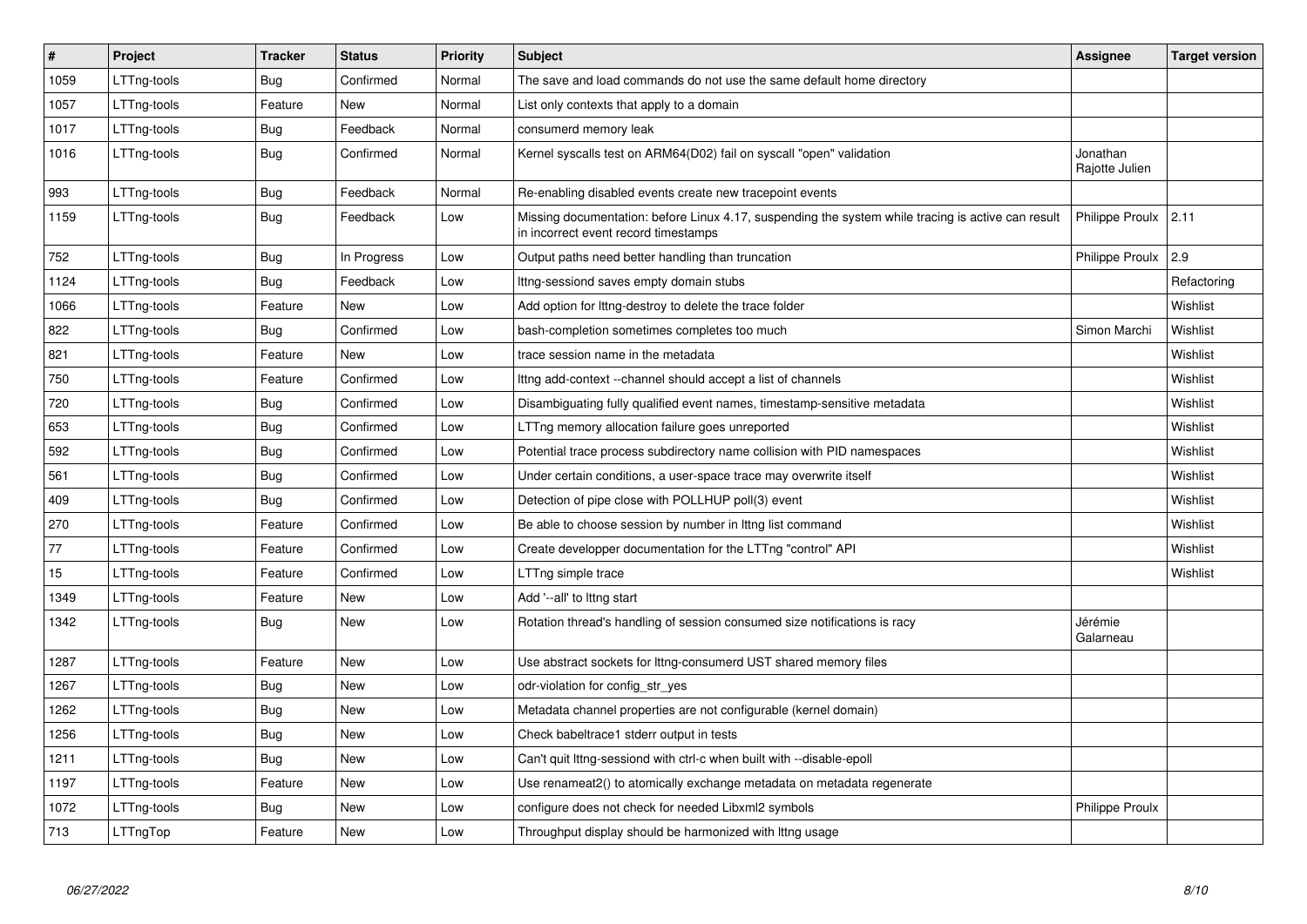| #    | Project                                | <b>Tracker</b> | <b>Status</b> | <b>Priority</b> | Subject                                                                         | Assignee                   | <b>Target version</b> |
|------|----------------------------------------|----------------|---------------|-----------------|---------------------------------------------------------------------------------|----------------------------|-----------------------|
| 965  | LTTng-UST                              | Feature        | New           | High            | Implement UST statedump                                                         | Mathieu<br>Desnoyers       | Wishlist              |
| 1132 | LTTng-UST                              | Bug            | New           | High            | Fails to build with Crosscompiler                                               |                            |                       |
| 1100 | LTTng-UST                              | Feature        | New           | Normal          | Add (possibly symbolic) event whenever blocking occurs due to excessive events  |                            | Wishlist              |
| 508  | LTTng-UST                              | Feature        | Feedback      | Normal          | arrays of floats are stored and/or displayed as arrays of ints                  |                            | Wishlist              |
| 440  | LTTng-UST                              | Feature        | New           | Normal          | <b>Tracepoint Documentation</b>                                                 |                            | Wishlist              |
| 395  | LTTng-UST                              | Feature        | New           | Normal          | Enable channel after start session                                              |                            | Wishlist              |
| 1320 | LTTng-UST                              | <b>Bug</b>     | Feedback      | Normal          | Assert in lttng-ring-buffer-client.h:437: client buffer begin()                 |                            |                       |
| 1294 | LTTng-UST                              | <b>Bug</b>     | New           | Normal          | add-context fails silently with perf_event_paranoid=4, no trace produced        |                            |                       |
| 1285 | LTTng-UST                              | <b>Bug</b>     | Feedback      | Normal          | about close file failed for Ittng-ust module                                    |                            |                       |
| 1242 | LTTng-UST                              | Bug            | Feedback      | Normal          | SEGV on process exit with shared library                                        | Mathieu<br>Desnoyers       |                       |
| 1203 | LTTng-UST                              | Bug            | New           | Normal          | Improve documentation of Ittng-ust with daemons                                 | <b>Philippe Proulx</b>     |                       |
| 710  | LTTng-UST                              | Feature        | New           | Normal          | List event fields in the same order as the TP definition                        |                            |                       |
| 602  | LTTng-UST                              | Feature        | New           | Normal          | Add session to metadata environment                                             |                            |                       |
| 527  | LTTng-UST                              | Feature        | New           | Normal          | Add git version information to project version                                  |                            |                       |
| 520  | LTTng-UST                              | Feature        | New           | Normal          | Allow override of /var/run directory                                            |                            |                       |
| 483  | LTTng-UST                              | Feature        | New           | Normal          | Use "man 3 backtrace" to dump the stack state at record start (attach) time.    |                            |                       |
| 447  | LTTng-UST                              | Feature        | New           | Normal          | Support dlopen/dlclose of probe providers                                       |                            |                       |
| 446  | LTTng-UST                              | Feature        | New           | Normal          | Improve process startup time with many events                                   |                            |                       |
| 327  | LTTng-UST                              | Feature        | On pause      | Normal          | Implement missing hostname context                                              | Michael<br>Jeanson         |                       |
| 85   | LTTng-UST                              | Feature        | In Progress   | Normal          | Create a benchmark test                                                         | Jonathan<br>Rajotte Julien |                       |
| 65   | LTTng-UST                              | Feature        | New           | Low             | Helper script to generate the tracepoint shared library                         |                            | Wishlist              |
| 51   | LTTng-UST                              | Feature        | New           | Low             | Ittng-gen-tp: add python module output                                          |                            | Wishlist              |
| 1109 | LTTng-UST                              | Bug            | Feedback      | Low             | Fork() test 9 from Linux Test Project fails when traced with userspace events   |                            |                       |
| 717  | LTTng-UST                              | Feature        | New           | Low             | Better validation of tracepoint provider headers?                               |                            |                       |
| 525  | LTTng-UST                              | Bug            | Confirmed     | Low             | new "notifications" from UST do not strictly respect LTTNG_UST_REGISTER_TIMEOUT |                            |                       |
| 292  | LTTng-UST                              | <b>Bug</b>     | Confirmed     | Low             | Generated header files should not conflict with ust or standard ones.           | Yannick<br><b>Brosseau</b> |                       |
| 971  | <b>Trace Compass UX</b><br>Experiments | Feature        | New           | Normal          | Trace digging tool                                                              |                            |                       |
| 941  | Userspace RCU                          | Feature        | New           | Normal          | URCU flavor which can be used across processes using shared memory              |                            | Wishlist              |
| 1356 | Userspace RCU                          | Bug            | New           | Normal          | I have a doubt about the urcu_bp_smp_mb_slave called in _urcu_bp_read_unlock.   |                            |                       |